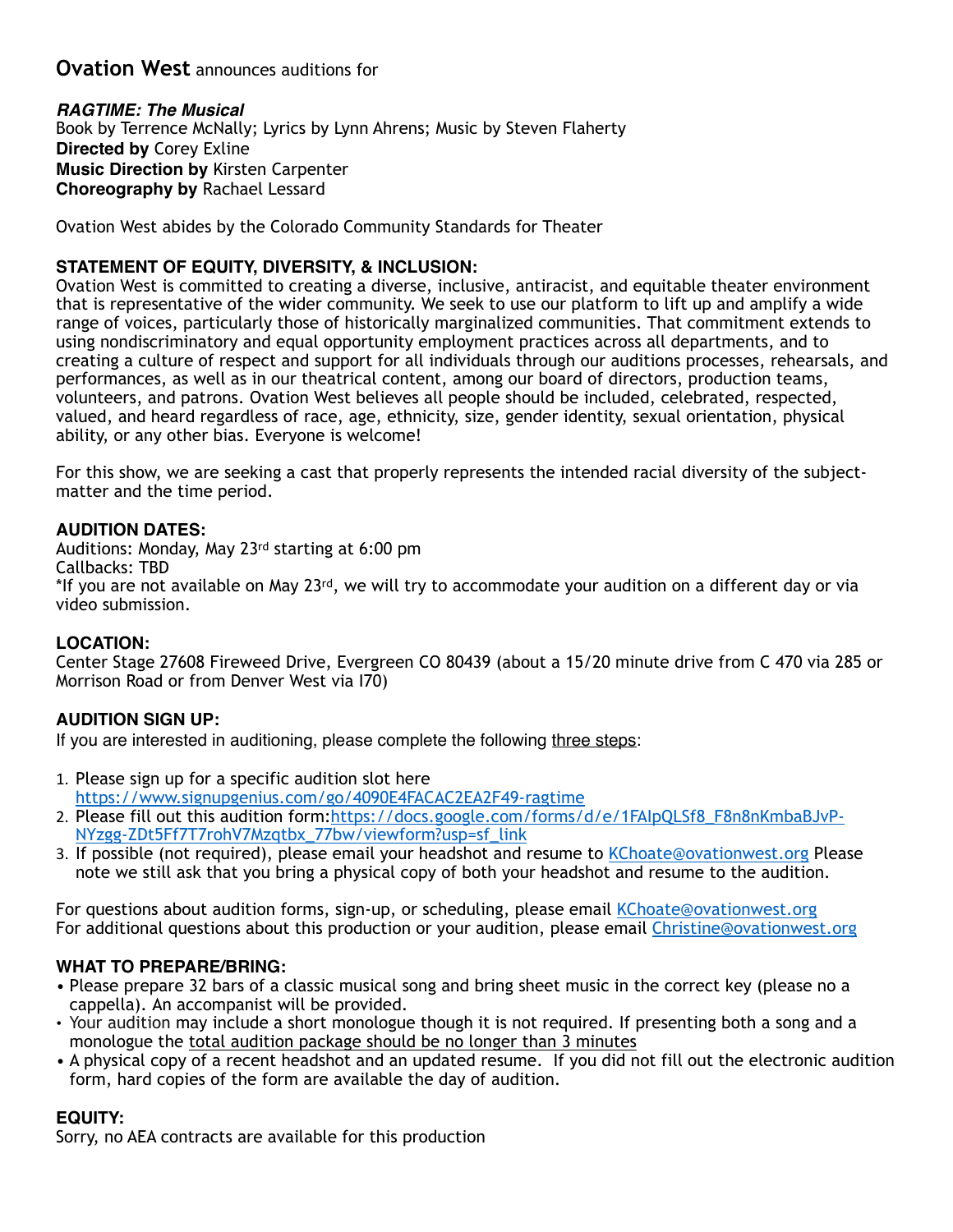### **STIPEND:**

- The 7 Lead roles will receive an honorarium of \$250.
- Supporting Roles will receive an honorarium of \$100.
- Featured and ensemble roles are not paid.

### **REHEARSALS:**

- Select music rehearsals will be held in mid to late July
- Full company rehearsals will begin on August 2nd, 2022 and will typically be held on Mon through Thu evenings from 6:30-9:30pm and Sat from 10:00-2:00pm, expanding to 10:00-4:00pm as we start running the show. Not all actors will be called to all rehearsals.
- RAGTIME will primarily rehearse at Center Stage in Evergreen, with some music/dance rehearsals in the Denver area. The locations of rehearsals not held at Center Stage are TBD.
- Please note that some rehearsal conflicts can be accommodated, but we are asking all actors to let us know any conflicts in advance. We cannot accept any conflicts for performances.

### **PERFORMANCES:**

RAGTIME runs September 16th - October 9th, 2022. Performances on Friday & Saturday evenings and Sunday matinees at Center Stage in Evergreen.

#### **ABOUT THE SHOW:**

Based on the novel of the same name, Ragtime is a compelling epic capturing the American experience at the turn of the 20th century. Tracking three diverse families in pursuit of the American dream in the volatile "melting pot" of turn-of-the-century New York, Ragtime confronts the dialectic contradictions inherent in American reality: experiences of wealth and poverty, freedom and prejudice, hope and despair. Over the course of the show, the worlds of a wealthy white couple, a Jewish immigrant father and his motherless daughter, and a Black Ragtime musician intertwine. Together, they discover the surprising interconnections of the human heart, the limitations of justice and the unsettling consequences when dreams are permanently deferred. Featuring many of the historical figures that built and shaped turn-of-the-century America, including J.P. Morgan, Emma Goldman, Harry Houdini, Evelyn Nesbit and Henry Ford, this musical sweeps across the diversity of the American experience to create a stirring musical that captures the beats of the American experience.

### **ADULT CASTING:**

**Coalhouse Walker, Jr:** Lead, Male identifying, 25-35, Ethnicity: African Descent/African American/Black, Vocal Range: Baritone, Ab to G, with a sustained high F# - A proud and talented pianist, confident and stubborn. Sophisticated with a romantic demeanor and a gentle heart. Should be able to move. Piano playing, helpful, but not essential.

**Sarah:** Lead, Female identifying, 20-30, Ethnicity: African Descent/African American/Black, Vocal Range: Lyric Soprano or Mezzo with strong mix, low G# to high F# - A washwoman, filled with a strong will to live fueled by an innocent spirit, who falls deeply in love with Coalhouse.

**Mother:** Lead, Female identifying, 30-40, Ethnicity: Caucasian, Vocal Range: Lyric Soprano/Mezzo with strong mix, low G to high Eb - The consummate wife and mother, a kind woman who is gentle, compassionate, optimistic, and accepting of others.

**Tateh:** Lead, Male identifying, 30-40, Ethnicity: Eastern European/Jewish/Latvian-American, Vocal Range: Tenor, Db to high F#. - An immigrant, intelligent, passionate, and creative artist. Full of drive and heart. Wears the trials and tribulations of his past on his sleeve.

**Father:** Lead, Male identifying, 35-50, Ethnicity: Caucasian, Vocal Range: Baritone, B to E on staff. - Mother's professionally successful husband, cautious, resistant to change, fancies himself an amateur explorer.

**Younger Brother:** Lead, Male identifying, 25-35, Ethnicity: Caucasian, Vocal Range: Tenor/Baritone with strong top range, B to high F#. - A passionate anarchist, he is intense, obsessive, and high strung, influenced by Emma Goldman's teachings.